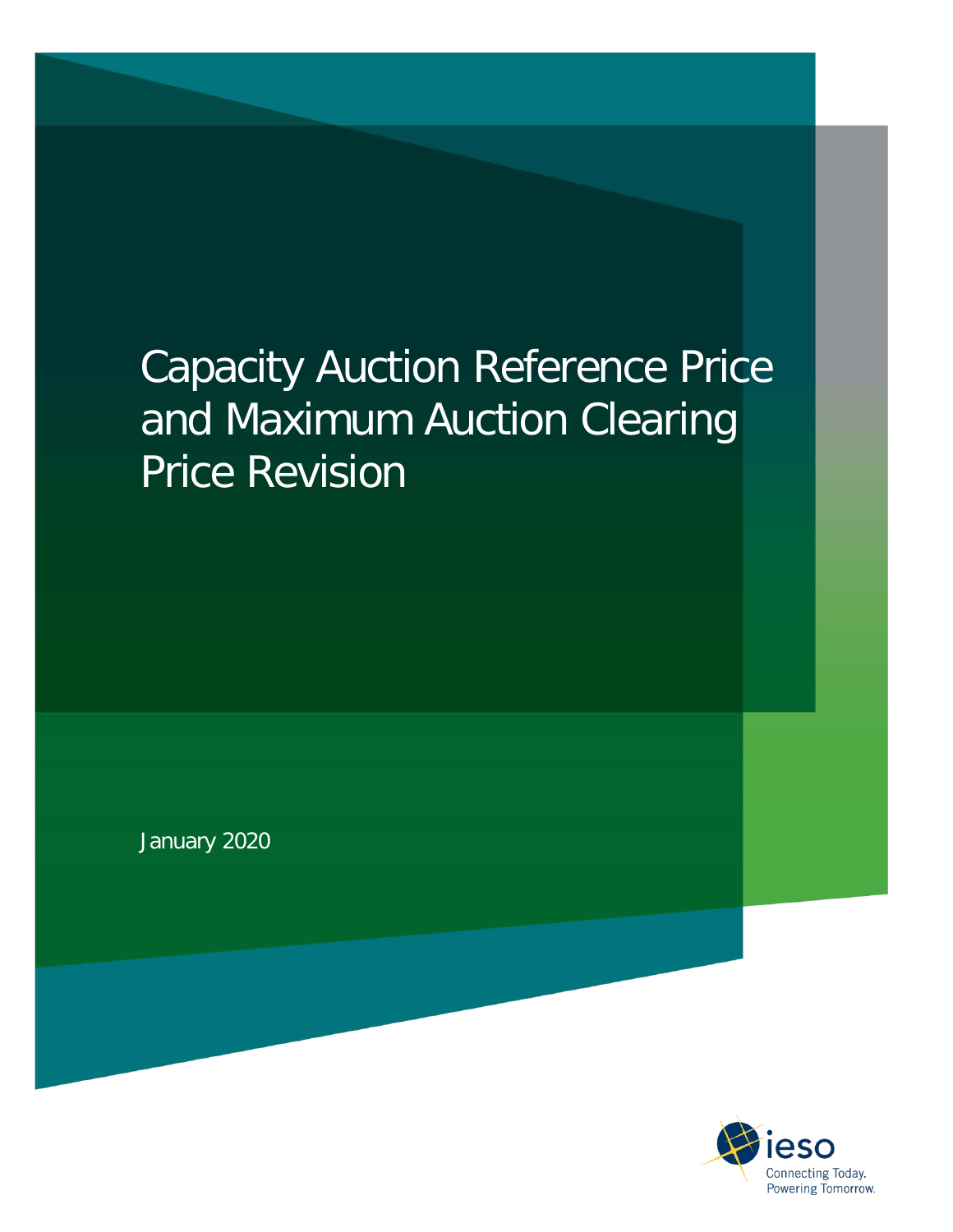#### **Purpose**

This document summarizes the need for, and results of, a study to revisit the appropriate Reference Price and MACP that will be used in future auctions.

#### **Introduction**

The update to the Capacity Auction Demand Curve is needed because the Demand Response Auction pricing parameters have not been reviewed for validity given the change in focus as the IESO evolves the Demand Response Auction towards a more broad and competitive capacity product. The prior Demand Response Auction was intended for the limited purpose of securing a certain quantity of a single resource type (demand response) within the Ontario market and found its grounding in a former contract based program. The DRA was not a primary mechanism for ensuring system reliability, its focus was on developing demand based resources to be a competitive and reliable capacity product with the longer term goal of it participating in the same auction space as other resources.

The role of the new Capacity Auction will be expanded to attract and retain not only demand response, but also to open competition across an expanded set of resource types, including existing generation, storage and imports. Further, the Capacity Auction may need to acquire much larger quantities of capacity and will become an increasingly important tool for the IESO to maintain resource adequacy.

To develop updated pricing parameters within the Capacity Auction implementation timeline, the IESO initiated a study that was not intended to have the same level of rigor as a comprehensive bottom-up "traditional" Net Cost of New Entry (CONE) study typically used in other, more mature, capacity markets. Instead, it is intended to offer a higher-level consideration for the Reference Price and MACP over the short term and develop a proposed set of reasonable parameters for use beginning with the December 2020 Auction. Further auction evolution work is expected in the future to develop a more robust process to review, engage and update demand curve parameters on a regular schedule (i.e., every 2-3 years)

## **Reference Resource Approach**

In arriving at the proposed Reference Price value for December 2020, several different conceptual approaches were considered in the absence of a bottom-up study and available data was evaluated that could be used to set such a price under each alternative. The cost of existing resource life-extensions, uprates, imports, demand response, and new resources all provide some indication of an appropriate Reference Price for the Capacity Auction because each of these resource types are among those that may be attracted or retained in the Capacity Auction (or any separate mechanism the IESO may develop to attract new generation). However, the implications of using each alternative resource type as the basis for the Reference Price are quite different. Setting the Reference Price based on a new resource through an indicative estimate of Net CONE was determined to be the most robust methodology because: (a) the Net CONE is the theoretical long run marginal cost of supply that Capacity Auction prices should eventually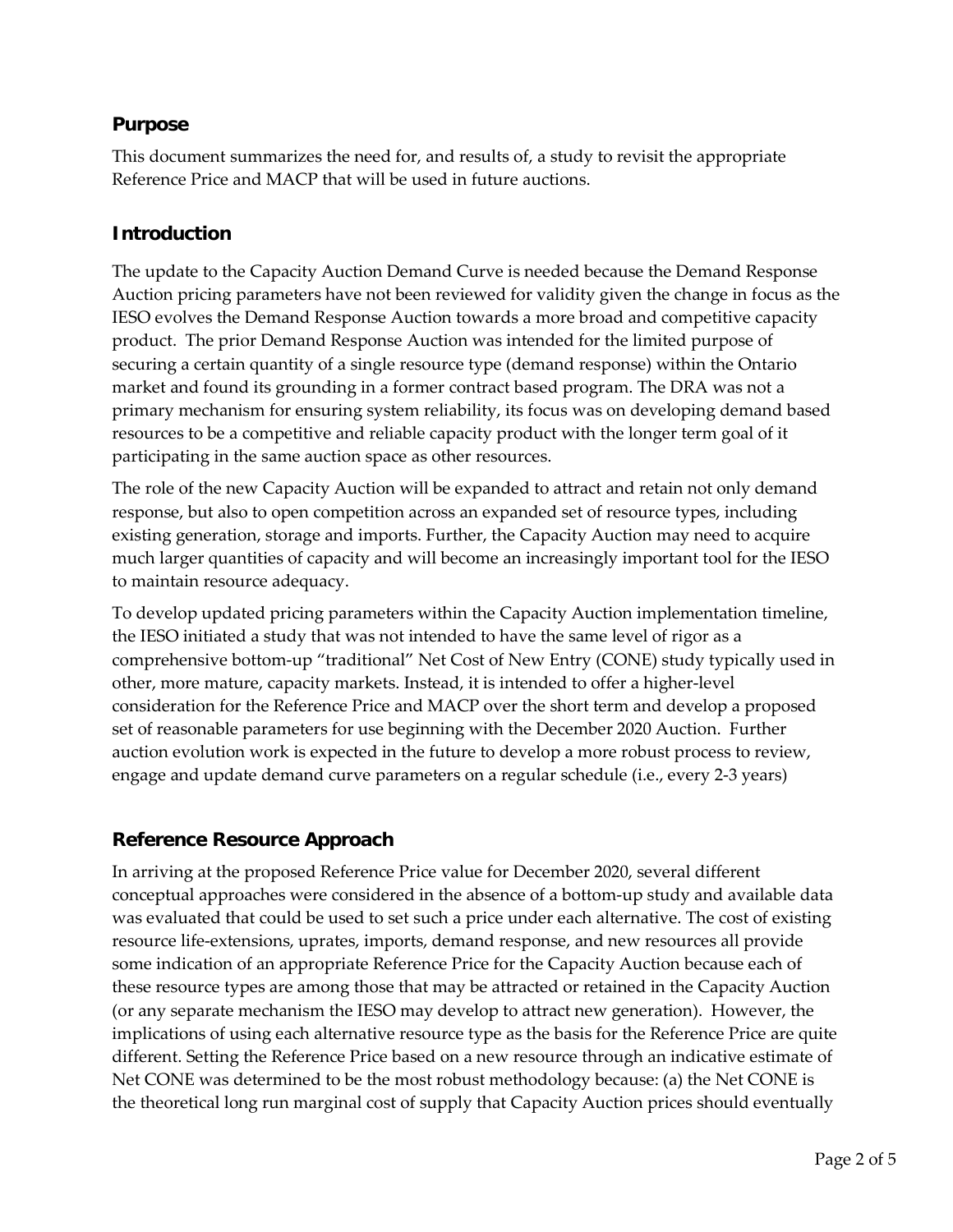converge to; (b) the Net CONE can be estimated with more accuracy than can the costs of other infra-marginal and existing resource types; and (c) enabling market-based capacity prices to rise up to and above Net CONE will allow the auction to provide discipline to the contract pricing for new resources (if any such contracts should eventually be pursued). Many existing resources, uprates, imports<sup>1</sup>, and demand response resources are expected to have net costs below the Net CONE of new resources and should therefore be attracted into the Capacity Auction as long as the Reference Price is set consistent with an appropriate Net CONE value. Setting the Reference Price based on something other (and likely lower) than Net CONE could limit the Capacity Auction's usefulness for its intended purpose of supporting reliability in the most cost effective manner.

It is important to note that using a Net CONE value as the basis for setting the Reference Price of the demand curve does not mean the pricing outcomes of the auction would be biased toward the cost of new resources.

Rather, the market clearing prices will simply be set by the cost of the marginal resource that is needed to meet the reliability requirement. If this resource is a lower-cost existing resource, the clearing price will reflect these lower costs. If, however, lower-cost resources are not sufficient to meet the reliability requirement, the market price can rise to levels sufficient to attract the entry of incremental resources (including incremental resources available at the same cost as new generation).

While the auction design planned to be in place for December 2020 will not allow participation from new build (i.e.- not existing at time of auction) or uprated resources, this may change for future auctions pending further discussions including outcome from the Resource Adequacy Engagement (e.g., potentially enabling small new build resources). In the near term, new entrants will include imports and additional demand response resources. Regardless, establishing a suitable Reference Price enables an efficient outcome for the Capacity Auction and any alternative mechanisms that are used to acquire unbundled capacity services for Ontario.

The Reference Price will therefore be set at the estimated Net CONE of the anticipated lowestcost marginal resource in Ontario that would be developed when new generation is needed. Based on analysis of available data from the Ontario market, this is anticipated to be a new frame gas combustion turbine (CT) plant. That cost is estimated to be approximately \$570/MWday UCAP (business days) in 2021/22, which will be updated with inflation thereafter and reassessed every 2-3 years. As such, Reference Price for the December 2020 auction (2022/23 delivery) will be adjusted for inflation by one year to \$580/MW-day.

<span id="page-2-0"></span><sup>1</sup> Capacity is traded regionally and Reference Price should accommodate pricing of neighboring capacity up to the level of Net CONE to get access to imports from those markets.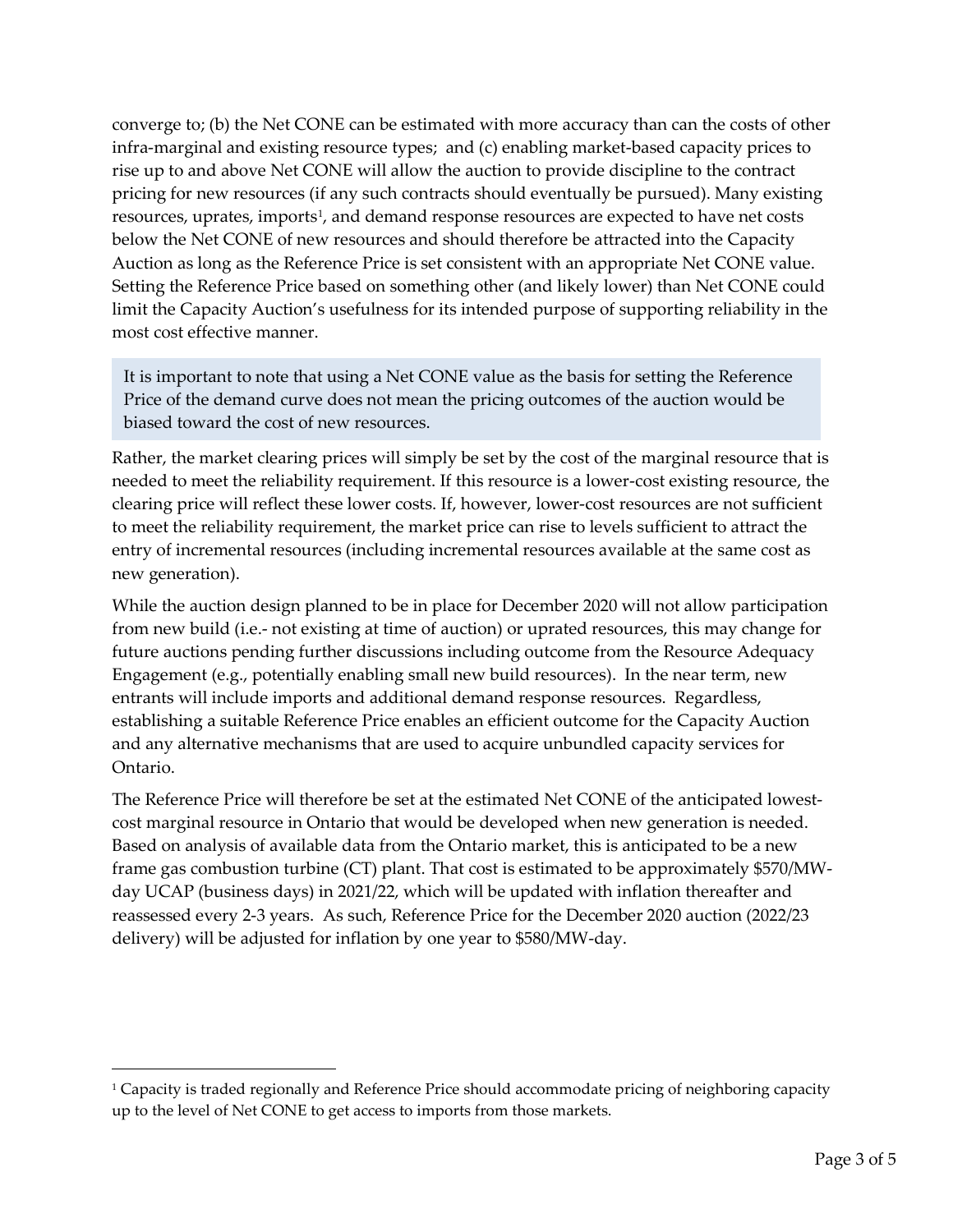## **Reference Price Build-up**

Estimates of Gross CONE, E&AS revenue offsets, and Net CONE were compiled based on a range of publicly available data points and appropriate adjustments made to ensure consistency with the Ontario market. To arrive at the Ontario-adjusted estimates for each technology, gross CONE estimates from PJM, New York, and Alberta (for gas plants), as well as various other studies (for batteries) were used as a basis. Regional construction cost adjustments were then applied to translate costs from U.S. jurisdictions to Ontario before considering further capital cost differentiation and gas delivery and management (GD&M) adders that vary across zones within Ontario. The CONE is annualized with a discount rate represented by the after-tax weighted average cost of capital in a consensus range of 7.5-8.5% over a 20-year life. The E&AS offset estimates were derived from a combination of historical market data (both real and simulated), as well as forecasted net revenues by resource type across a range of simulations conducted for the IESO Non-Emitting Resources Subcommittee (NERSC). For both gross CONE and E&AS, an approximate midpoint estimate was selected that is likely to apply in Ontario (along with a range that represents the variability across locations in the province).

**New Facilities' Cost of Entry (2021\$/MW-day UCAP, Business Days)**

|          | $\mid$ Gas CT Aero $\mid$ Gas CT Frame $\mid$ | Gas CC | <b>Batterv</b> |
|----------|-----------------------------------------------|--------|----------------|
| Net CONE | 570                                           | 781    | 89.            |

# **Maximum Auction Clearing Price**

It is proposed to adopt an MACP at 2 × the Reference Price for both the summer and winter seasons. Based on more detailed modeling and experience from other jurisdictions, a range of 1.5 to 2 × Reference Price is expected to be needed in an annual capacity auction to support reliability requirements and account for potential error in estimating the Net CONE value. An additional multiple on the high end of that range will also be required due to the unique circumstances faced in Ontario including: (a) somewhat greater uncertainty in the cost of incremental supply given the lack of experience with merchant generation entry and the lack of a detailed Net CONE study by electrical zone and (b) the potential need to set the MACP at a level that will allow prices to rise sufficiently in the tighter summer season to be able to cover most of the costs of an annual resource in just one season.